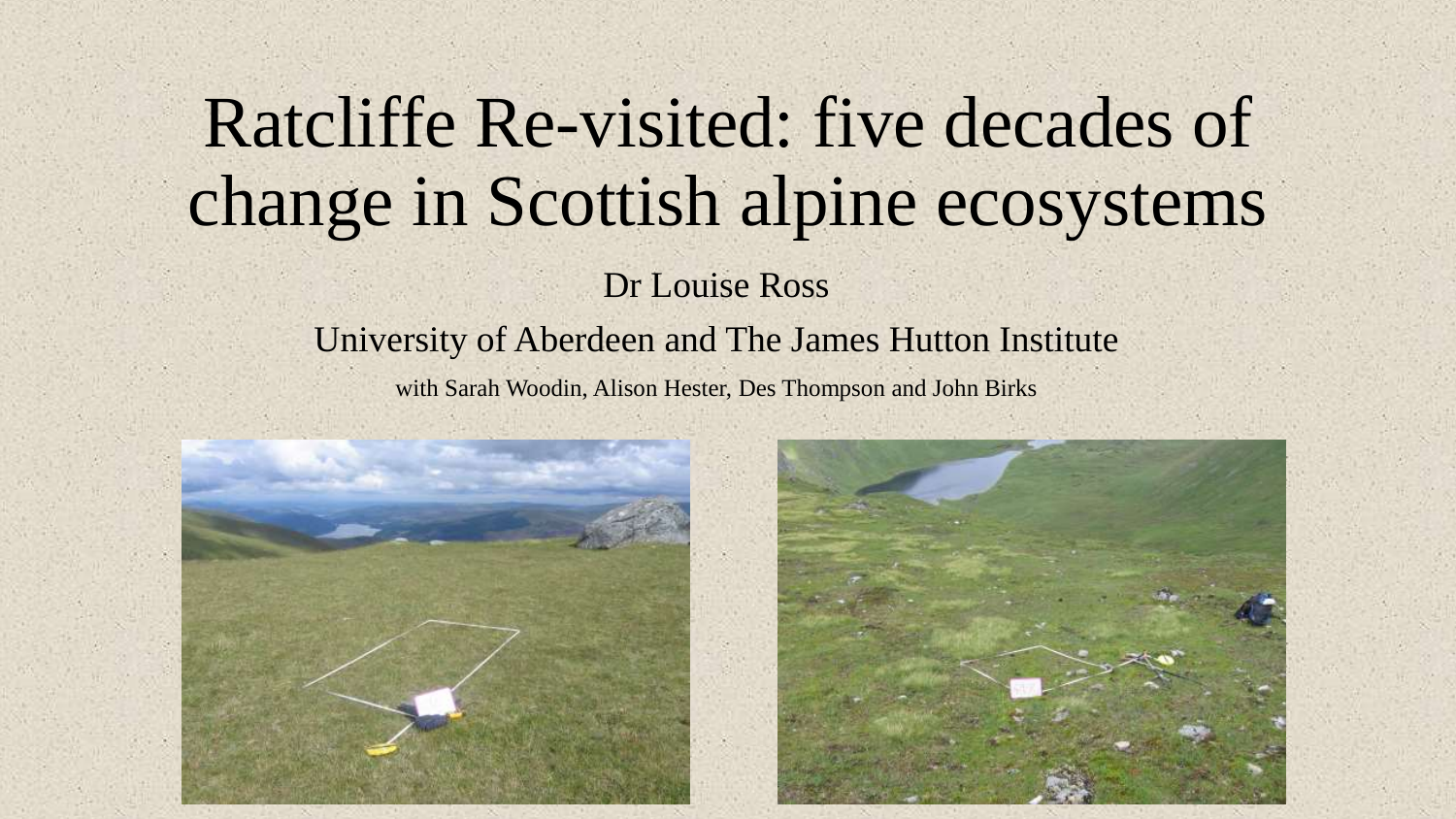1955-1959: Plant Communities of the Scottish Highlands by Donald McVean and Derek Ratcliffe (and Duncan Poore in Breadalbane)

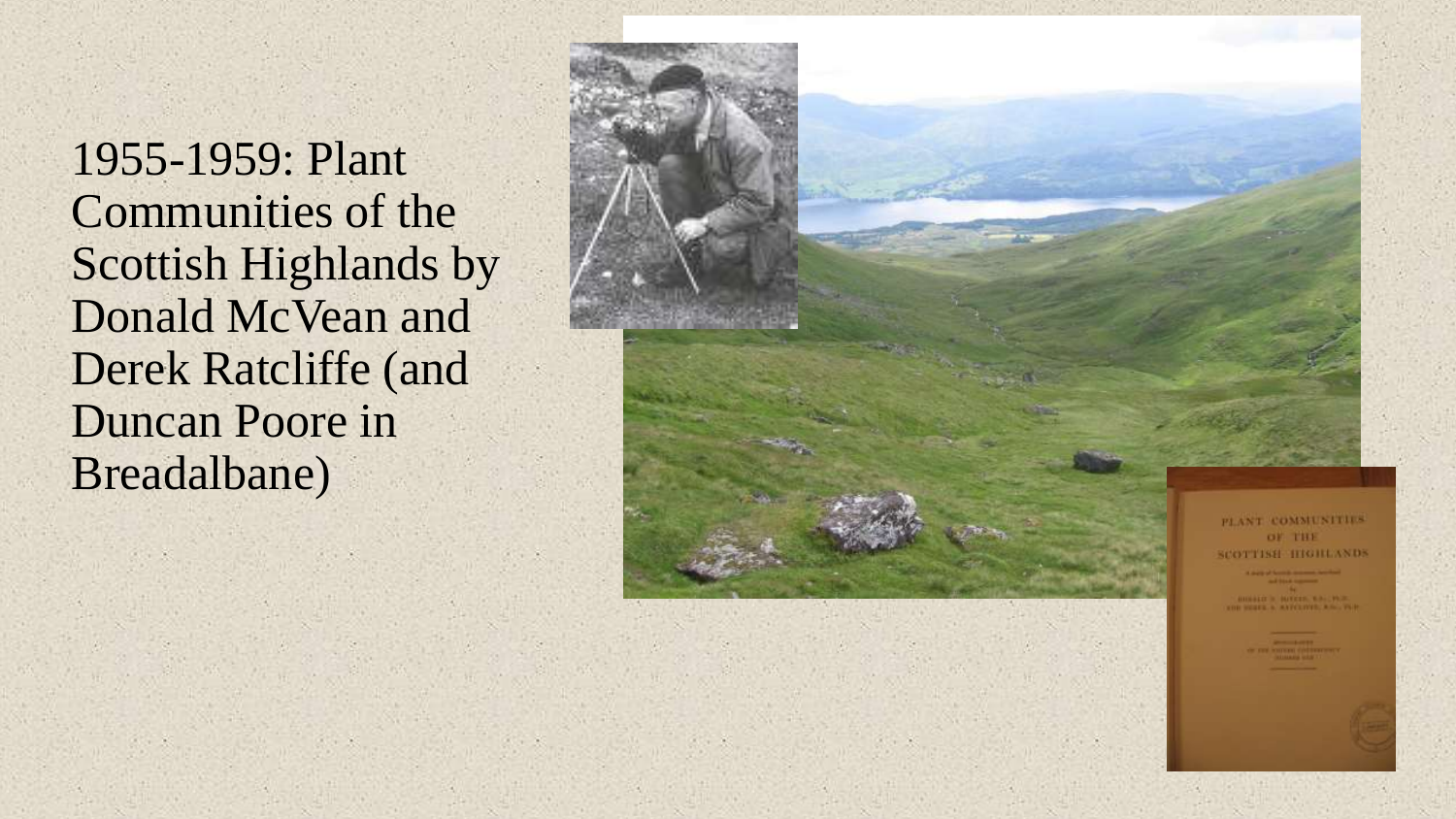• 2007-2008: NERC/SNH PhD project (North-West and Eastern Central Highlands)

• 2013: SNH commissioned research (Ben Lawers)



| <b>DELLAWELS</b>                        |   | N N U U I 41   |          |        | - Sudultdifon - Mondi                   |    | <b>INTIUDO 431</b> |
|-----------------------------------------|---|----------------|----------|--------|-----------------------------------------|----|--------------------|
| Glen Coe - Black Mount - Ben Cruachan - |   | NN 251 523     | $\circ$  |        | - Beinn Eighe - Torridon Group          | ÷. | NG 951 587         |
| Ben Nevis Range                         |   | $-$ NN 172 967 | P        | $\sim$ | Letterewe - Fisherfield Group           |    | NG 994 769         |
| Ben Alder Group                         |   | $- NN 494 709$ | $\Omega$ |        | - Fannich Forest                        |    | NH 206 712         |
| Creag Meagaidh                          | ۰ | NN 378 879     |          |        | R - Beinn Dearg - Seana Bhraigh Group - |    | NH 262 840         |
| <b>Drumochter Hills</b>                 |   | $- NN 671 768$ | S.       |        | - Ben Wyvis                             |    | NH 465 688         |
| Ben Vrackie - Ben A' Ghlo               |   | $-$ NN 954 867 |          |        | T - Ben More Assynt - Inchnadamph       | ٠  | <b>NC 310 202</b>  |
| Clova - Caenlochan - Lochnagar          |   | $- NO$ 240 774 | U        |        | - Reay Forest                           |    | <b>NC 286 394</b>  |
| Cairngorms                              |   | - NN 992 987   |          |        | - Ben Klibreck                          |    | $- NC 601 308$     |
| Monadhliath                             |   | $-$ NH 669 108 |          |        | W - Ben Hope                            |    | <b>NC 480 506</b>  |
| Rum                                     |   | $-$ NM 365 989 |          |        | - Ben Loyal                             |    | <b>NC 581 488</b>  |
| Kintail - Glen Moriston                 |   | $-$ NH 215 120 |          |        | Y - Ben Griam More - Ben Griam Beag -   |    | <b>NC 616 381</b>  |
| Glen Affric - Glen Cannich              |   | $-$ NH 172 269 |          |        | - Morven - Scarabens                    |    | ND 008 282         |

L. M

Produced by the Geographic Information Group, SNH. Job id: 64114. © Crown copyright and database rights 2014. Ordnance Survey 100017908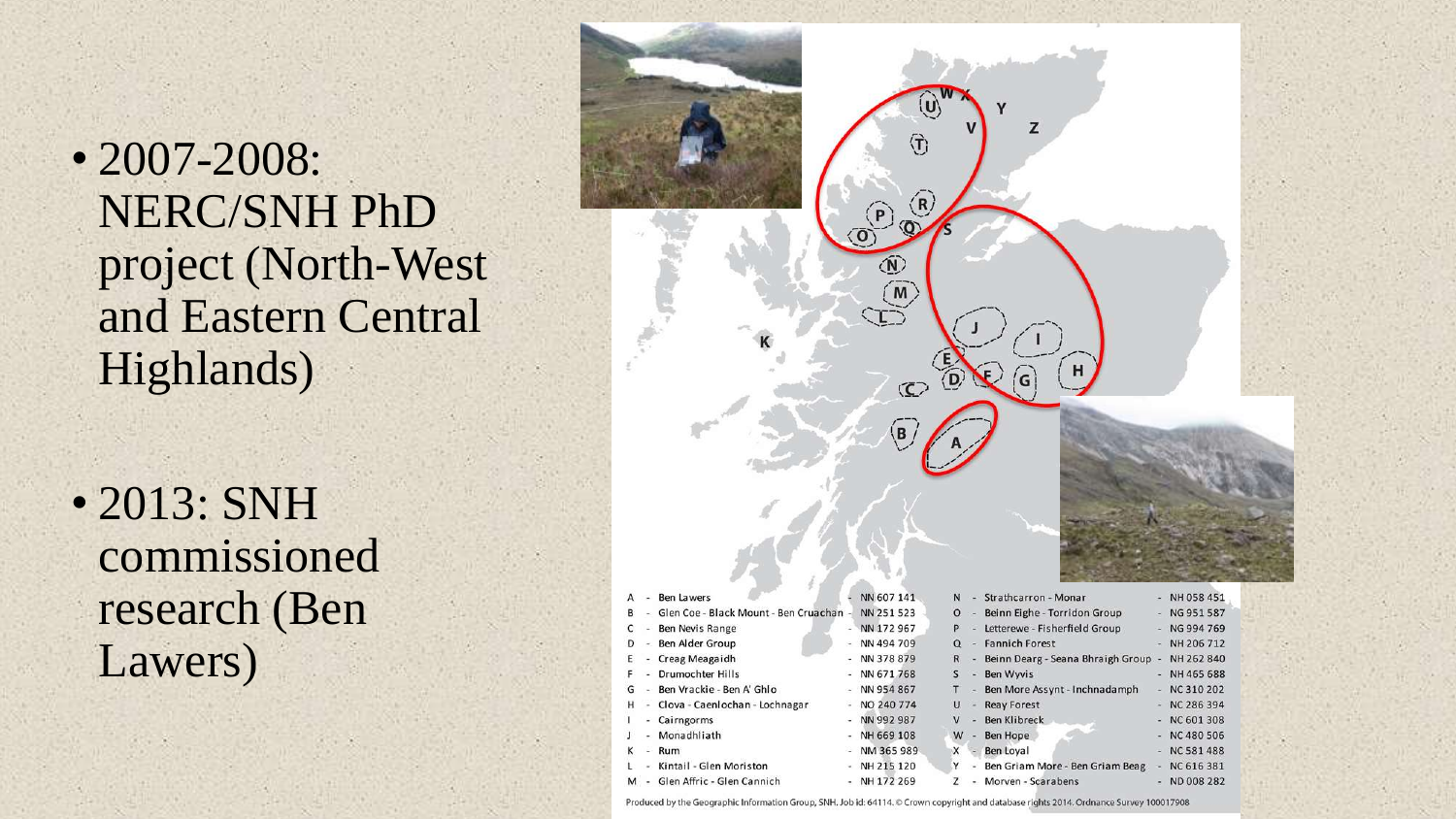#### Homogenisation



Ross, L. (2015) Climate change impacts on the vegetation of Ben Lawers. Commissioned Report 879 to Scottish Natural Heritage.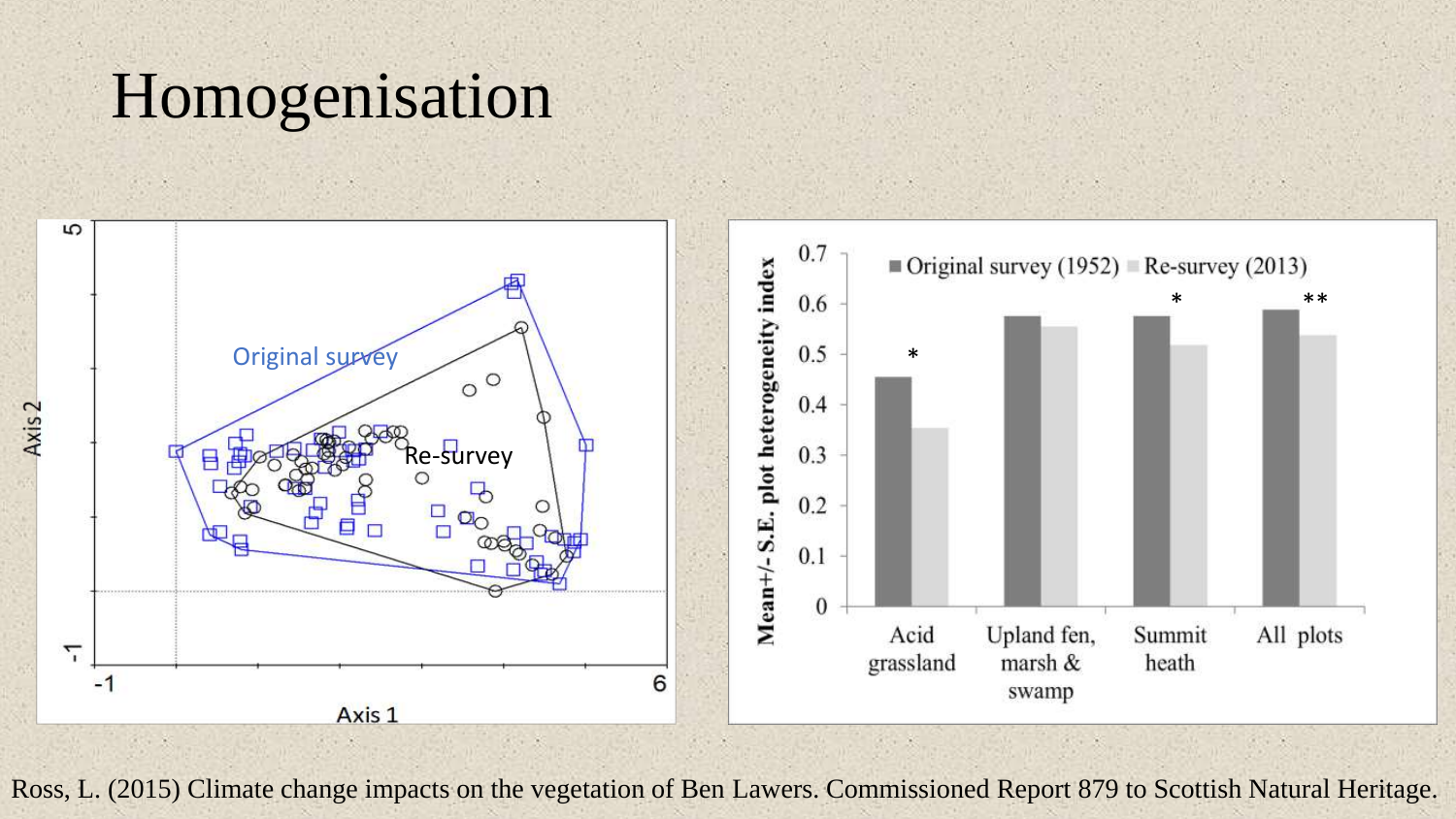# Plant groups









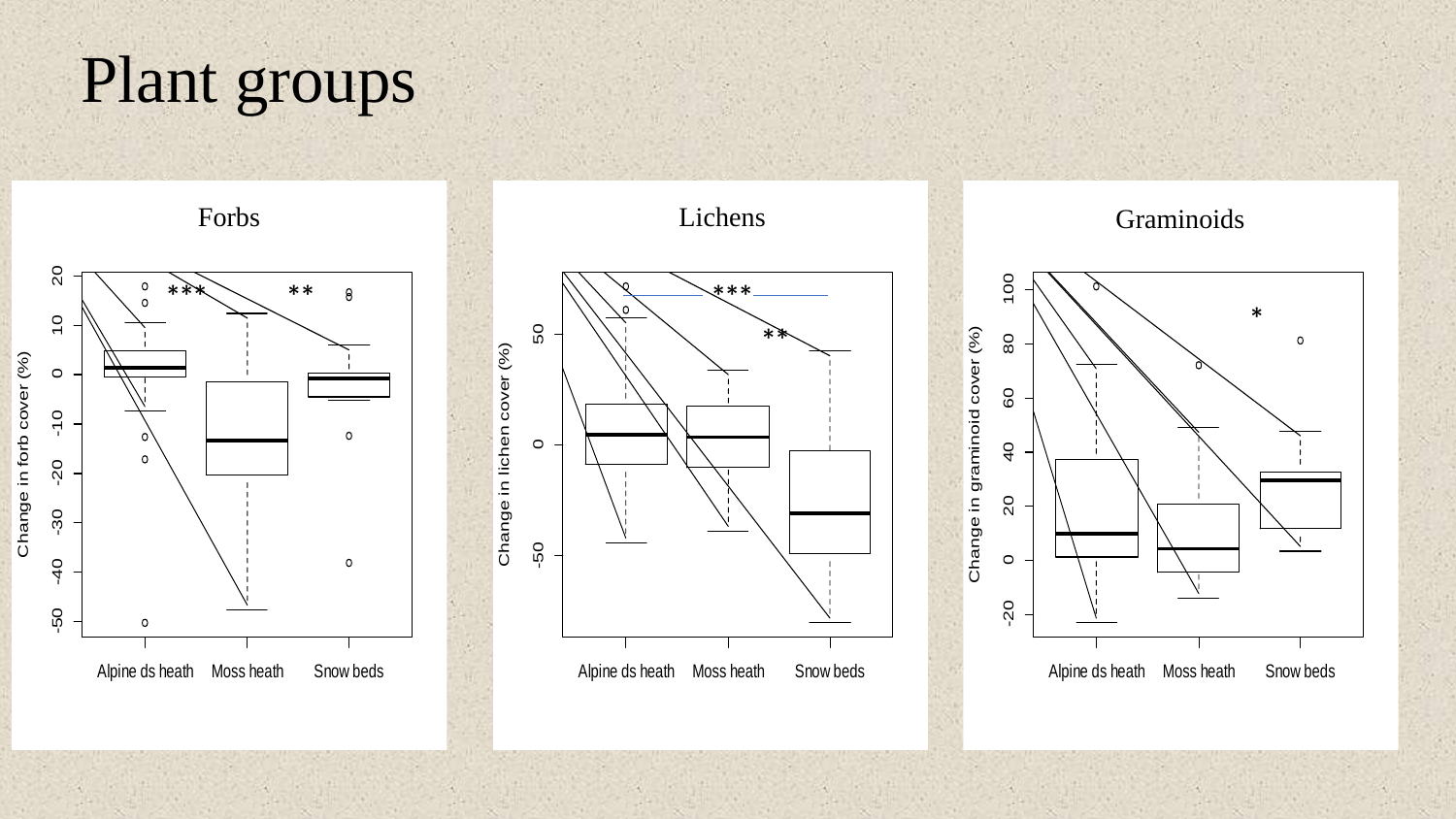### Climatic preferences

#### **Winning Species**

- Temperate distribution
- Preference for higher mean January and July temperatures
- Preference for lower mean annual precipitation

 $\rightarrow$  Warmer and drier conditions





**Losing species**

- (Boreo) arctic-montane distribution
- Preference for lower mean January and July temperatures
- Preference for higher mean annual precipitation

 $\rightarrow$  Cooler and wetter conditions

**Ross, L.C.,** Woodin, S.J., Hester, A.J., Thompson, D.B.A. & Birks, H.J.B. (2012). Biotic homogenisation of upland vegetation: patterns and drivers at multiple scales over five decades. *Journal of Vegetation Science*, 23, 755-770.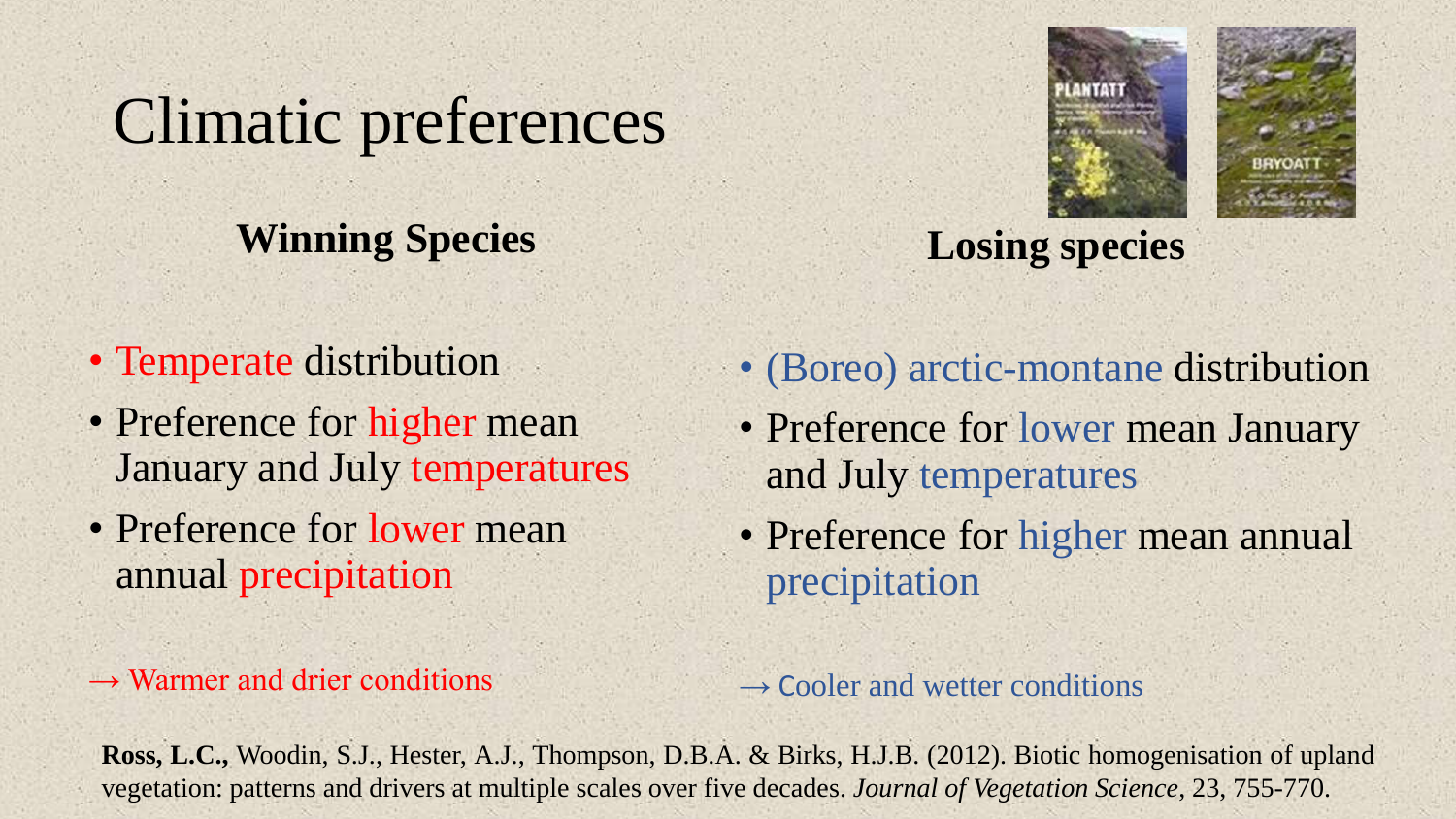### Thermophilisation

"…the increase in warmadapted species and the concurrent decline in cold-adapted species"

> Gottfried et al. 2012 Nature Climate Change, 2, 111-115



Ross, L. (2015) Climate change impacts on the vegetation of Ben Lawers. Commissioned Report 879 to Scottish Natural Heritage.